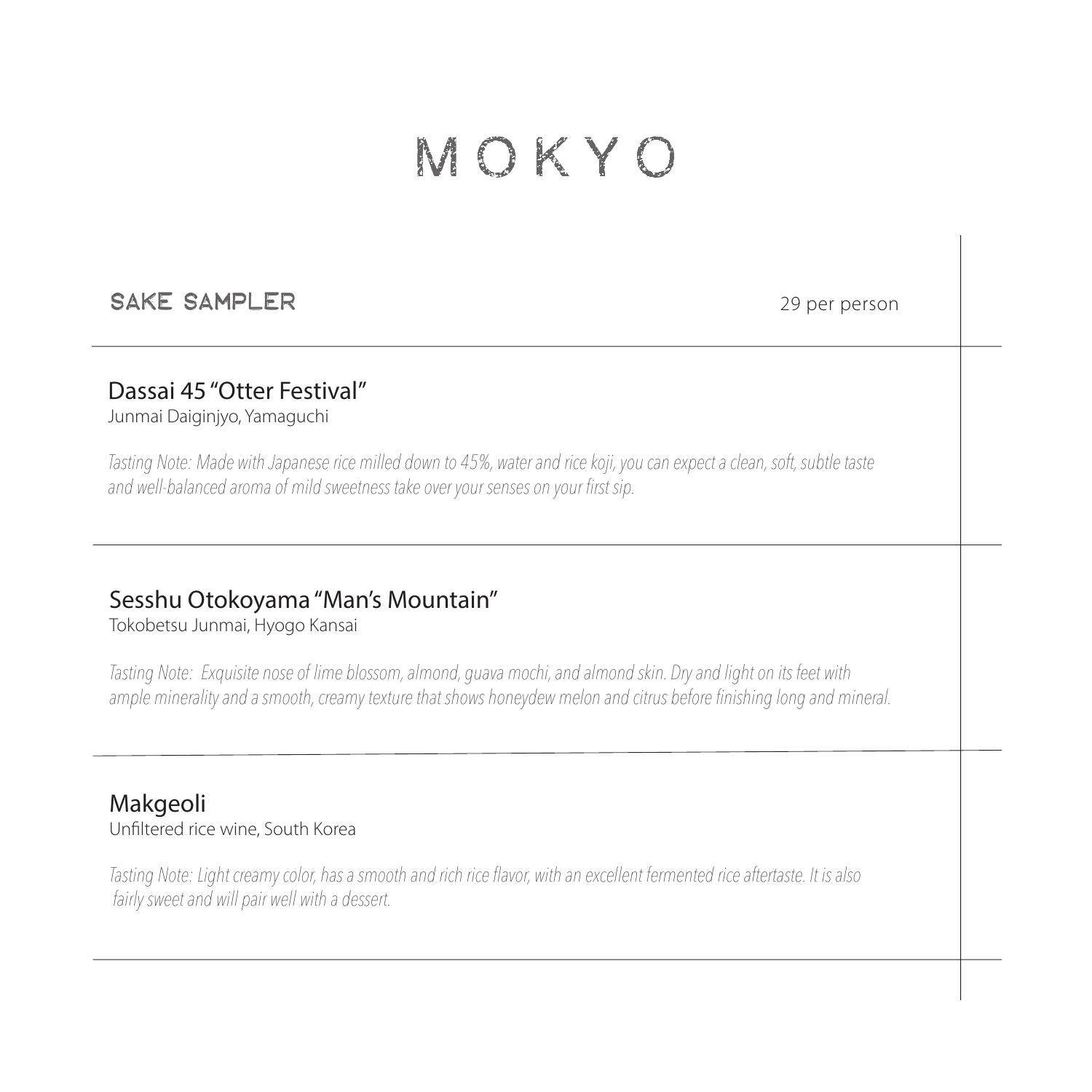|            |                                                              |                                                 | GUSS | ARAFE          |     |
|------------|--------------------------------------------------------------|-------------------------------------------------|------|----------------|-----|
| aromatic   | kitaya kansansui<br>"cold mountain water"<br>junmai daiginjo | delicate & elegant, fresh note of summer fruits |      |                | 105 |
|            | dassai 45<br>"otter festival"<br>junmai daiginjo             | semi dry, bright & lively, hint of orange       | 16   | 39<br>hot/cold | 73  |
| refreshing | sesshu otokoyama<br>"man's mountain"<br>tokubetsu junmai     | balanced, smooth honeydew aroma, clean finish   | 14   | 33             | 59  |
|            | maboroshi no taki<br>"mystic falls"<br>junmai ginjo          | earthy, light & crisp, lemony                   |      | 37             | 71  |
|            | sempuku shinriki 85<br>"thousand fortune"<br>junmai          | dry, rich, umami                                |      | 36             | 69  |
| rich       | itami onigoroshi<br>"demon slayer"<br>junmai                 | mellow, citrus overtone, dry finish             | 13   | 31             | 56  |
| unique     | sayuri<br>"small lily"<br>nigori                             | smooth, lush, cherry blossom                    |      |                | 49  |
|            | hakutsuru organic<br>organic junmai                          | light & dry, crisp, hint of citrus              | 12   | hot/cold<br>27 | 49  |
|            | house sake<br>junmai ginjo                                   | dry & rich                                      | 11   | hot/cold<br>25 |     |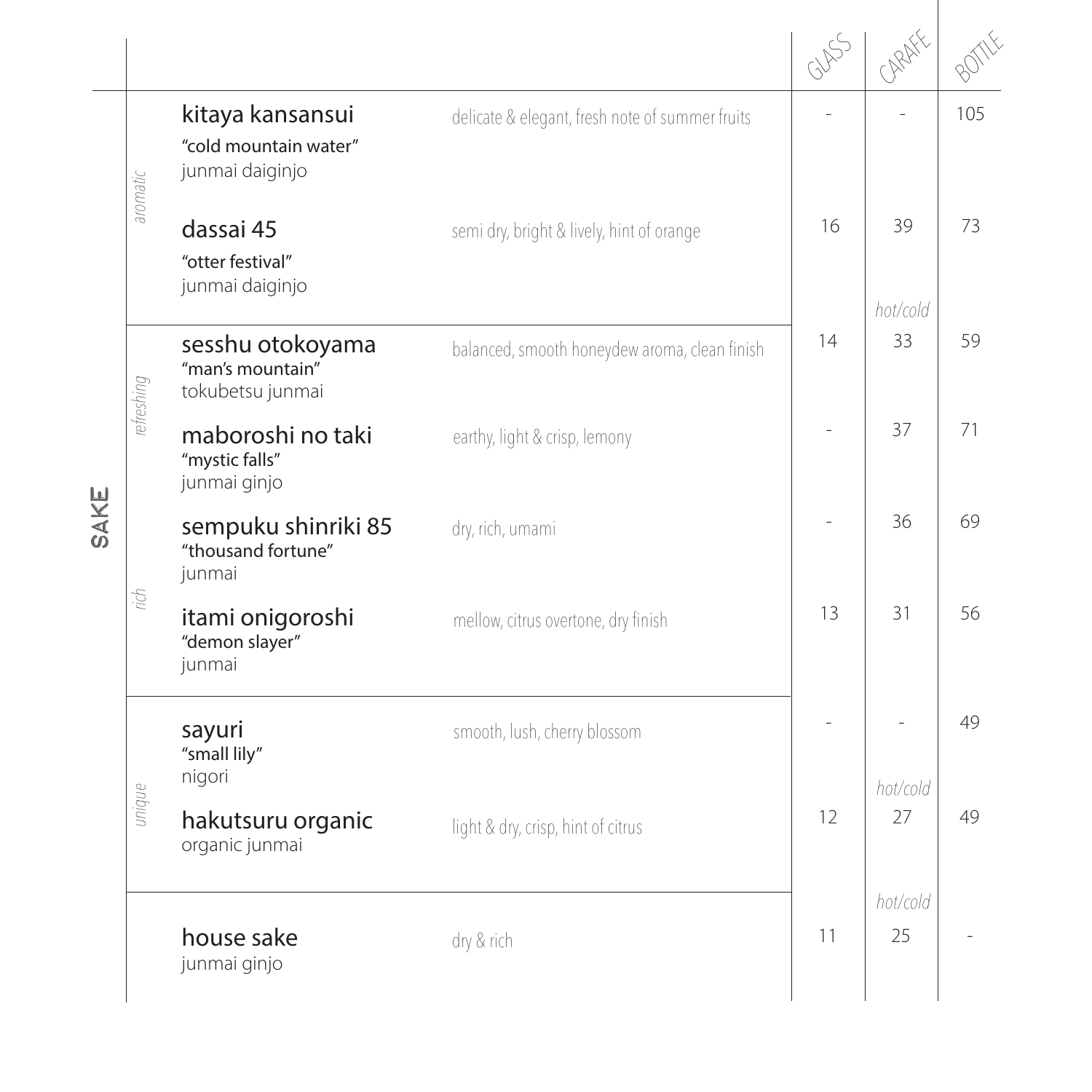| makgeolli<br>unfiltered korean rice wine (6% abv)                | 8 |
|------------------------------------------------------------------|---|
| hwayo<br>premium soju, 375 ml (23% abv)                          |   |
| seoul night<br>plum soju, 375 ml (23% abv)                       |   |
| yang chon<br>organic rice chungju, 375 ml (14% abv)              |   |
|                                                                  |   |
| ruby the gf<br>soju, sparkling rose, grapefruit juice            |   |
| lychee reach rich<br>soju, lychee, mango                         |   |
| ms. cutetini<br>soju, muddled cucumber, lime juice               |   |
| blah blah blue<br>soju, blue curação, pineapple & lime juice     |   |
| pure strawberry<br>soju, muddled strawberry, yuzu                |   |
| makgeolli mojito<br>unfiltered rice wine, fresh lime juice, mint |   |
|                                                                  |   |

KOREAN SPIRIT korean spirit

**COCKTAIL** cocktail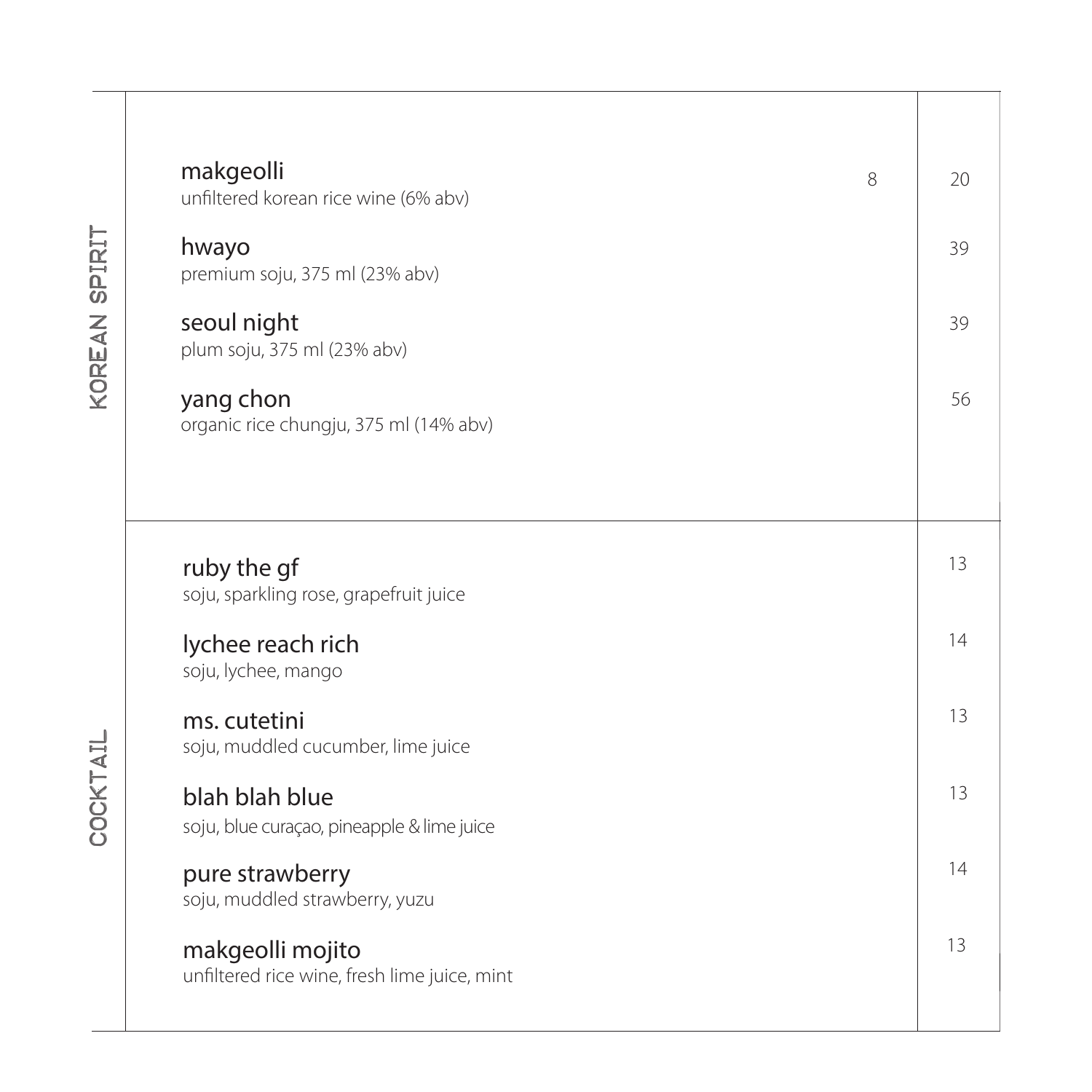| B            | black's station<br>cabernet sauvignon         | california 2019         | 11             | 49 |
|--------------|-----------------------------------------------|-------------------------|----------------|----|
|              | underwood<br>pinot noir                       | oregon 20               | 11             | 49 |
|              | venta morales<br>tempranillo                  | spain 2020              | 12             | 51 |
|              | chàteau de saint cosme<br>côtes-du-rhône      | france 2018             | $\overline{a}$ | 69 |
| white + rose | ponga<br>sauvignon blanc                      | new zealand 2021        | 12             | 51 |
|              | bogle<br>chardonnay                           | california 2020         | 11             | 49 |
|              | pol clement<br>sparkling rose                 | france                  | 10             | 45 |
|              | sapporo draft<br>lager                        | japan, 4.9% ABV         | 6              |    |
|              | orion<br>lager                                | okinawa, japan, 5% ABV  | $\overline{7}$ |    |
|              | kirin ichban<br>lager                         | yokohama, japan, 5% ABV | $\overline{7}$ |    |
|              | echigo<br>flying IPA                          | niigata, japan, 6% ABV  | 9              |    |
|              | yuzu beer<br>yuzu, honey, sapporo             | japan, 4.9% ABV         | 8              |    |
|              | grapefruit beer<br>grapefruit, honey, sapporo | japan, 4.9% ABV         | 8              |    |
|              | tokyo white<br>ale                            | yamanshi, japan, 5% ABV | 10             |    |
|              | kizakura "lucky dog"<br>pale ale              | kyoto, japan, 5% ABV    | 10             |    |

beer wine

**BEER** 

WINE